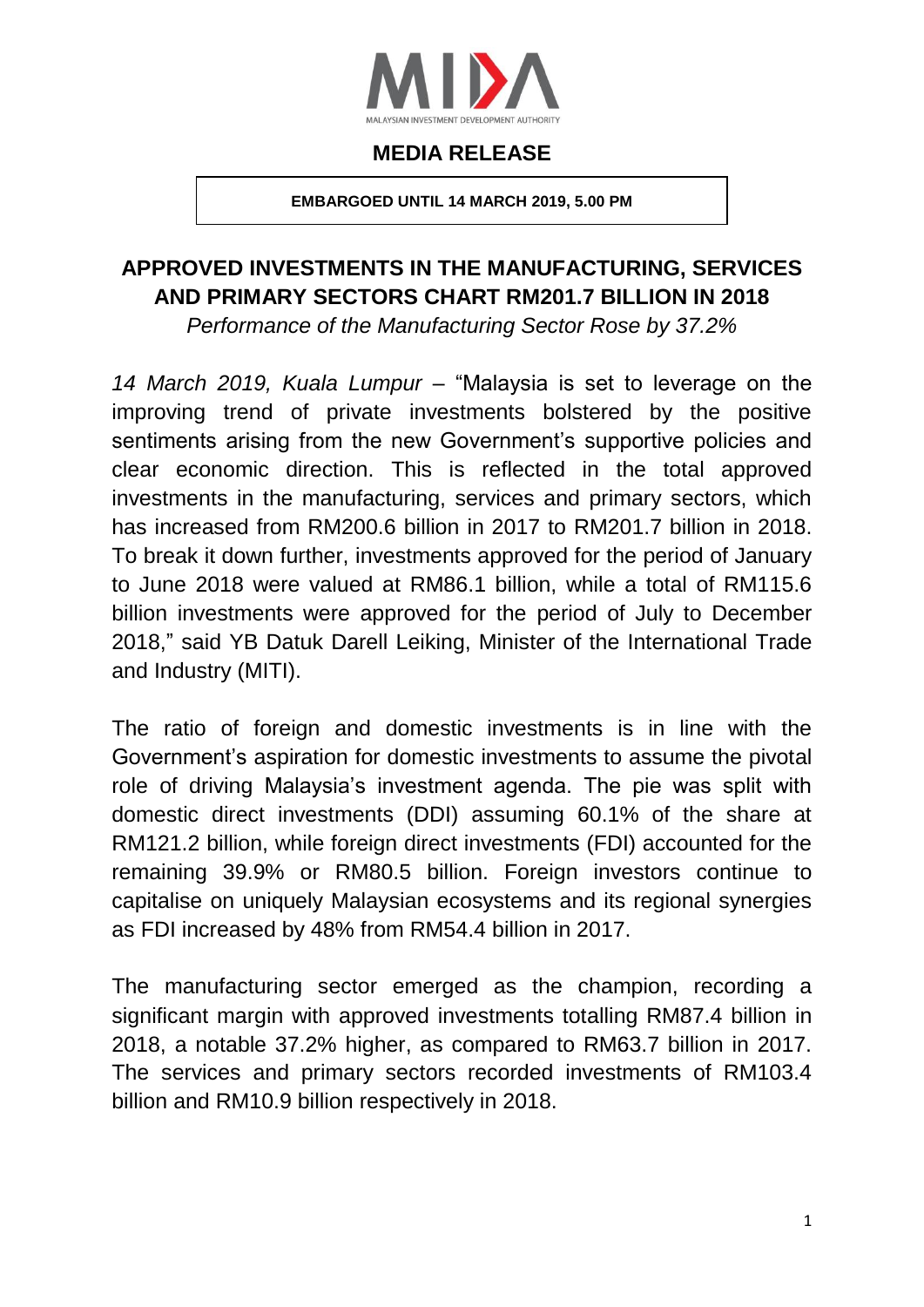#### **Manufacturing Sector**

Malaysia continued to attract high levels of foreign investments in the manufacturing sector despite the global economic slowdown. Foreign investments in approved manufacturing projects have more than doubled to RM58.0 billion in 2018 from 2017's figure of RM21.6 billion, constituting 66.4% of the total approved investments in the manufacturing sector. This reflects the country's success in its targeted approach in attracting investments in high value-added and knowledgeintensive industries.

Majority of FDI were in new projects, totalling RM40.3 billion (69.5%), with the remaining RM17.7 billion (30.5%) being expansion and diversification projects. This shows that in addition to existing foreign companies expanding or diversifying in the country, more international investors are choosing Malaysia as their preferred investment destination.

China, Indonesia, the Netherlands, Japan and the USA were the largest contributors to the manufacturing sector in Malaysia for 2018. These five countries jointly accounted for RM44.3 billion or 76.4% of the total foreign investments approved during the period.

**Pentax Medical** from Japan is among the foreign projects approved in the manufacturing sector. The company, which is one of the top three endoscopic and surgical system manufacturers in the world, will be setting up its new manufacturing facility in Penang. This project is expected to create 193 job opportunities, whereby 77% will be Malaysians particularly in the managerial, supervisory and technical category.

Another notable project is **Jinjing Technology** from China that will be located at the Kulim Hi-Tech Park. The company will contribute to the development of the solar and glass ecosystems in Malaysia. It will provide 855 job opportunities to Malaysians, with salaries between RM3,000 to RM10,000 a month.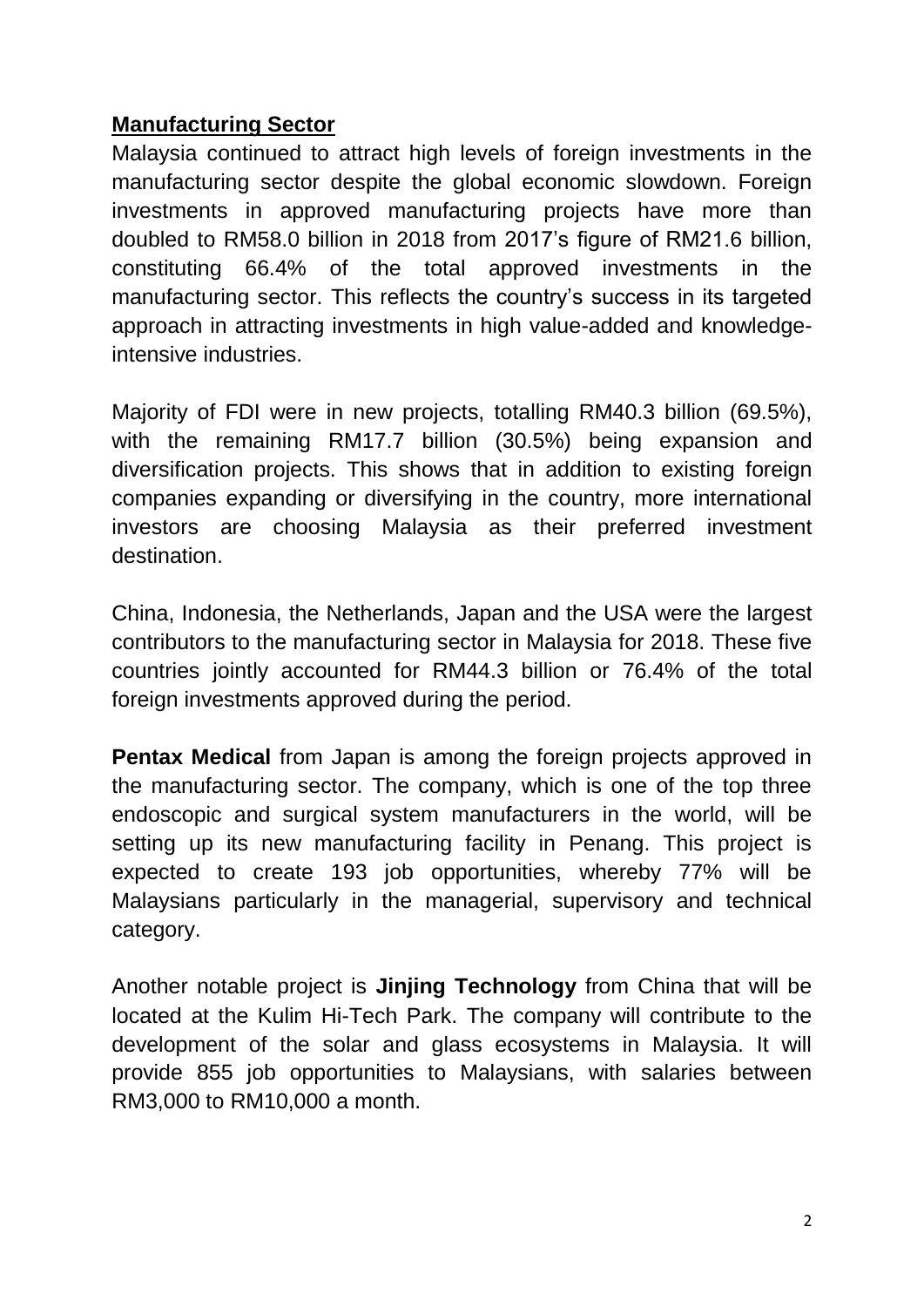**Testhub** is an exemplary Malaysian company in the E&E industry. It is the only Malaysian entity that has the capability to design and manufacture test boards and test programmes, as well as provides one stop testing solutions to global MNCs. This knowledge-based company, located in Melaka, employs highly skilled local talents in the fields of E&E engineering as well as physics.

"Capital intensive projects, which involve advanced technology and skilled manpower, dominated the manufacturing landscape, represented by the 81 projects approved with investments of RM100 million or more. This is 43.2% higher than in 2017. Investments into these projects reached RM75 billion or accounted for 85.9% of total investments approved in the manufacturing sector. This is in line with the country's push towards more strategic and higher quality investments," highlighted YB MITI Minister.

"The manufacturing sector remains a key contributor to the nation's exports. Of the total 721 approved manufacturing projects, 30.7% or 221 projects will be making Malaysia their hub for the international markets, whereby at least 80% of their products will be exported," added YB Minister.

The petroleum products including petrochemicals industry with approved investments of RM32.9 billion contributed the lion share to the overall manufacturing performance in 2018. A notable project in this industry is **Sarawak Petchem** which is part of the Sarawak State Government initiative to develop Bintulu as a petrochemical hub. This is in addition to investments by **Pengerang Energy Complex** and **Petronas Chemicals Isononanol** that will be located in Johor.

Other industries with high levels of approved investments include basic metal products, E&E products, paper, printing and publishing, chemicals and chemical products, rubber products, non-metallic mineral products and machinery and equipment.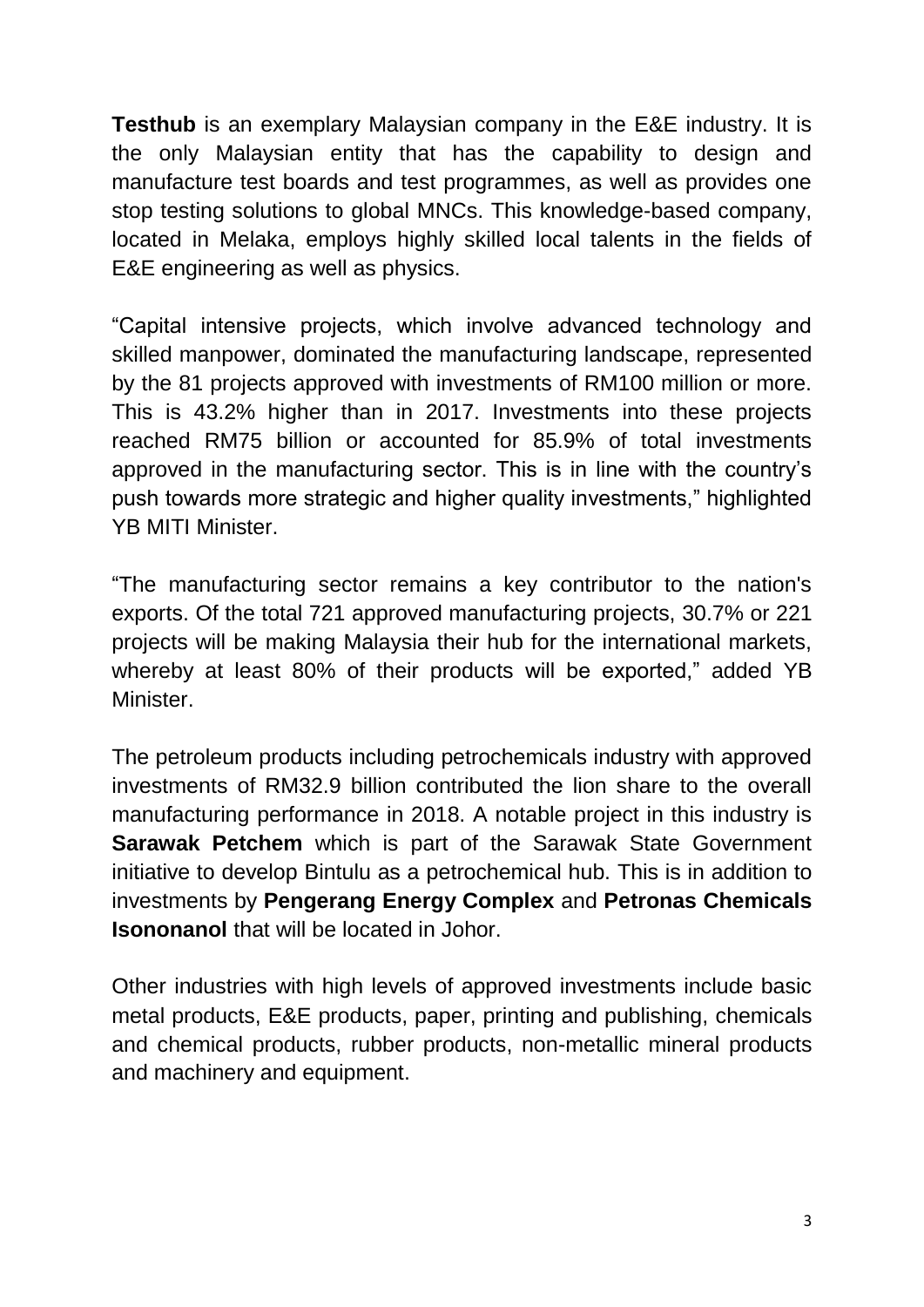The manufacturing projects approved in 2018 are expected to create employment opportunities for 59,294 people. Of these, 22,449 will be in the managerial, technical, supervisory and skilled workers category.

# **Services Sector**

The services sector continued to be the cornerstone of the nation's economic growth in 2018. The sector was the largest contributor to the total approved investments, amounting RM103.4 billion from 4,103 projects. Domestic investments contributed 84.1% or RM86.9 billion while foreign investments made up the rest or RM16.5 billion.

Foreign investors were strong in the distributive trade and global establishments subsectors recording RM4.8 billion and RM4.4 billion respectively. These two subsectors alone contributed 55.8% to the total foreign investments in the services sector.

Malaysia has been well positioned to attract MNCs to set up their global and regional bases in the country. To date, MIDA has cumulatively approved a total of 35 Principal Hub (PH) projects, with companies committing to business spending of RM35.1 billion, engaging the use of local ancillary services worth RM5.5 billion and creating 2,686 high-value jobs. For 2018 alone, a total of eight new Principal Hub projects were approved, with committed business spending of RM7.1 billion. Among the approved PH projects were Smart Modular Technologies, Frencken Group, Onwards Media Group (OMG) and Jobstreet.

US-based **Smart Modular Technologies** has made Malaysia its base to undertake supply chain management from 3rd party suppliers to 3rd party customers. This translates to employment opportunities for 90 Malaysians. The company will utilise big data, cloud computing and realtime analytics technology to efficiently manage its global supply chain, which will involve over one million components, 220 suppliers and network companies in 1,000 locations.

Another project is from Frencken Group, a high-tech capital and consumer equipment service provider. Through its newly established Principal Hub, **Frencken Group** has shifted the global supply chain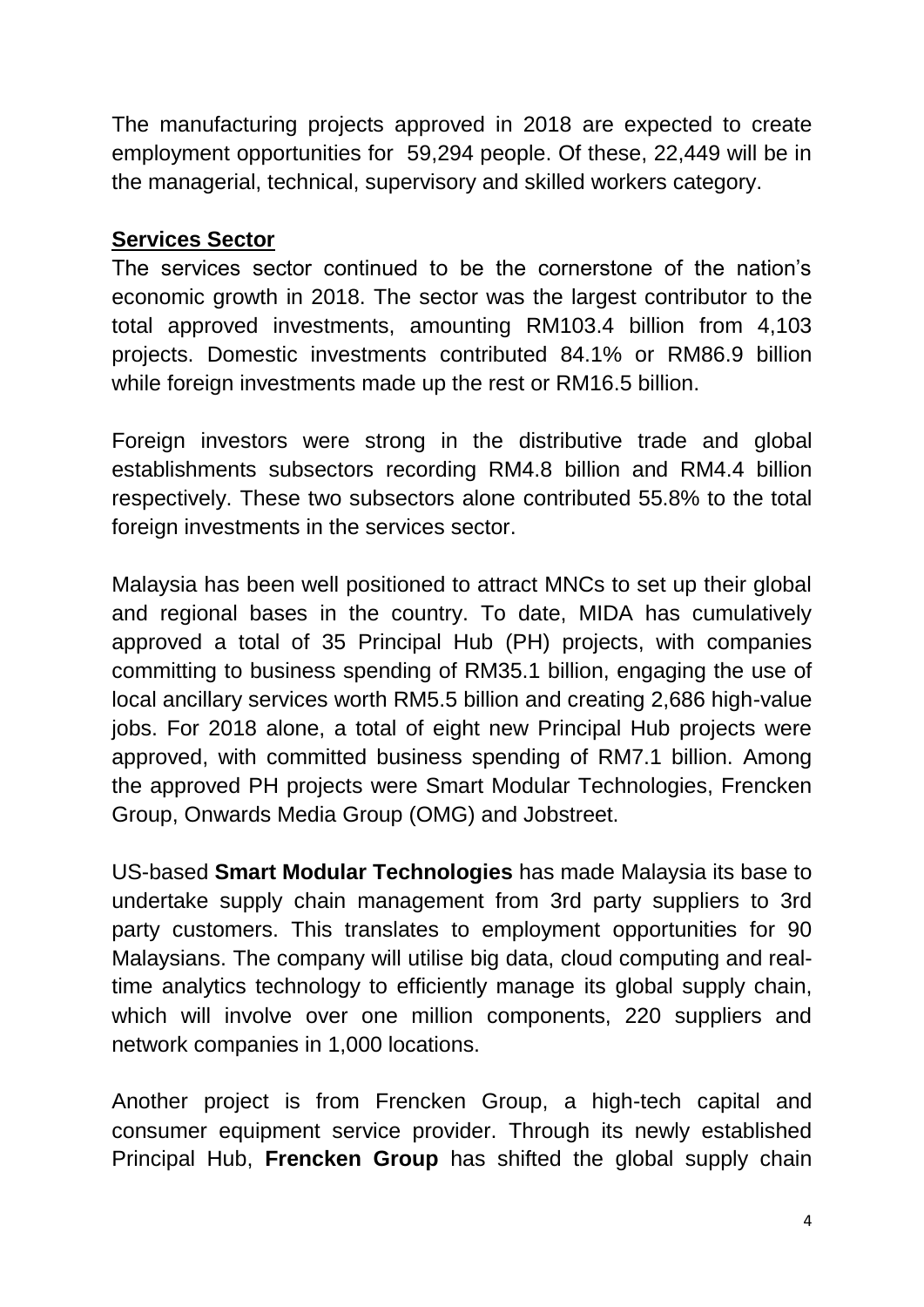management of its Integrated Manufacturing Services division from Singapore to Malaysia. The company will incur a business spending of RM89.9 million over the next 10 years and will train 30 employees in areas such as strategic supply chain management and financial planning.

"The global establishments and end-to-end supply chain management services are key components to the nation's economy. These services create trade efficiency and competitive advantages for other Malaysian industries. Given that the services sector is dominated by domestic industry players, the Government has introduced various initiatives to provide more business opportunities for Malaysian service providers. This includes the introduction of a mechanism to encourage better linkages with local service providers in the fields of architecture, engineering, transportation, banking, insurance, legal and ICT," said YB Datuk Darell Leiking.

# **Primary Sector**

Investments in the primary sector registered a decrease of 12.2% from RM12.4 billion in 2017 to RM10.9 billion in 2018. This is largely due to lower investments in oil and gas exploration activities, under the mining subsector. The rest of the investments in the primary sector comprise of the plantation and commodities subsector, and the agriculture subsector, registered sustainable investments of RM601.8 million and RM68.8 million respectively.

# **Going Forward**

The Malaysian economy is likely to remain on a steady path in 2019 as the country's macroeconomic fundamentals remain strong despite domestic and external challenges. This optimism is shared by Bloomberg in its recent analysis of emerging markets, whereby Malaysia was ranked first due to its growth prospects, state of the current account, sovereign credit ratings and, stock and bond valuation.

"The Government has unveiled the National Budget 2019 to plot a path forward for Malaysia. It includes a mixture of stimuli, incentives, and safeguards to facilitate business and enhance the nation's ongoing